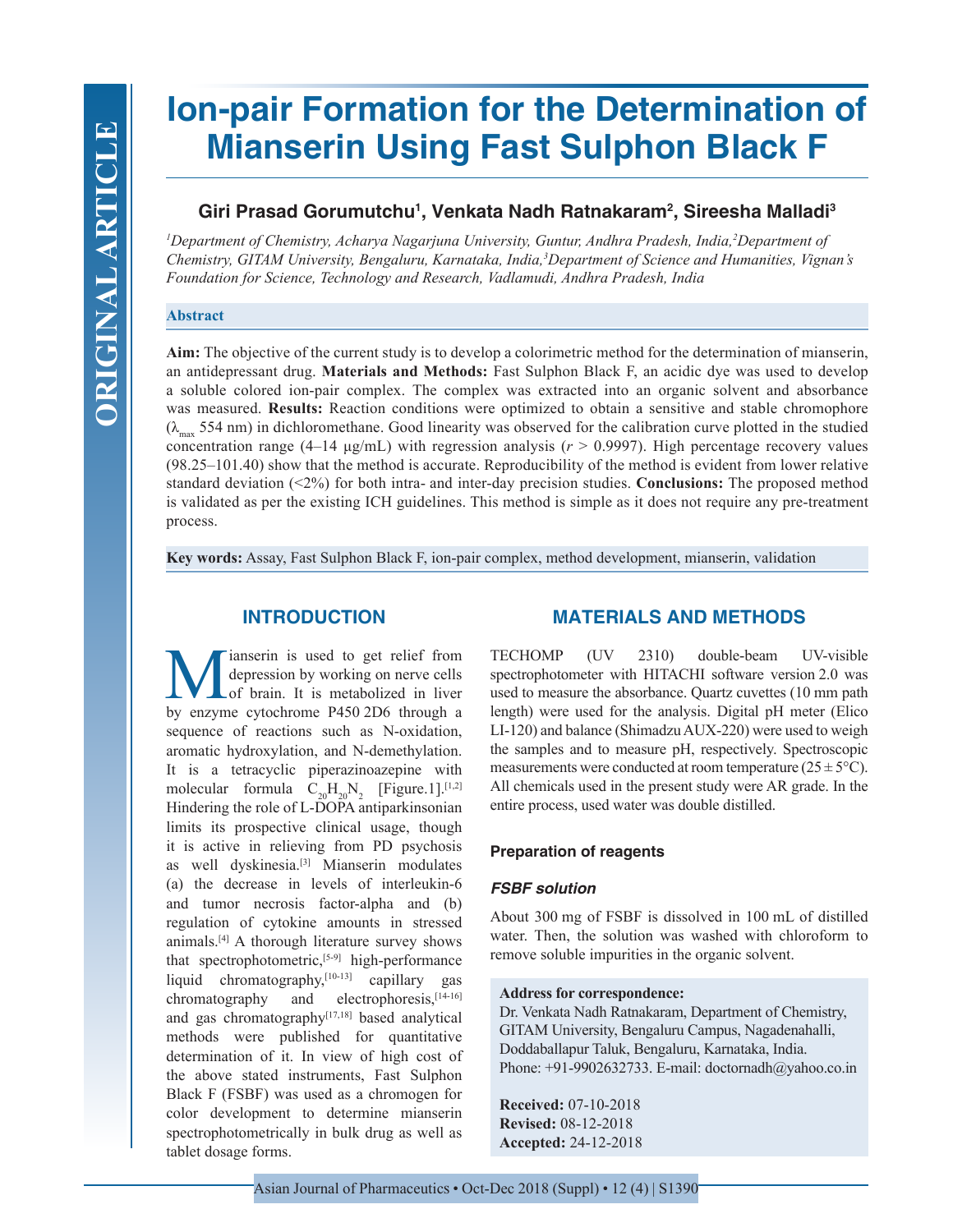#### *Preparation of standard drug solution*

The standard mianserin (25 mg) was weighed accurately and transferred to 25 mL volumetric flask. It was dissolved properly and diluted up to the mark with methanol to obtain final concentration of 1000 µg/mL (stock solution). 2.0 mL from the stock solution was further diluted to 10.0 mL to get a standard stock solution having 200 µg/mL of mianserin.

# **RESULTS AND DISCUSSION**

Out of the available different techniques, ion association involved colored complex formation is a widespread approach in the quantitative determination of pharmaceutical drugs. This method can be adopted to all those drugs consisting a



heteroatom (for example, nitrogen) which bears lone pair of electrons. Hence, they undergo protonation by accepting proton(s) and form a cation. Dyes capable of attaining anionic form can cultivate an ion-pair complex with the above formed cation from a drug. Organic solvent is used to extract this complex and its absorbance is measured by visible spectrophotometry.<sup>[19]</sup> Applicability to determine the precise compound even in the presence of different constituents of formulations is the additional benefit of this method. Prompted by the above gains, the current study explains the establishment of a process which is based on the development of a soluble ion-pair complex in the presence of an acidic chromogenic dye like FSBF. The developed chromophore has shown an absorption maximum at 554 nm [Figure 2].

#### **Optimization of reactions conditions**

Reaction conditions were optimized at  $30 \pm 1$ °C (ambient temperature). At initial volumes of 0.1 N HCl, absorption increased with an increase of acid volume up to 4 mL. Further, increase in acid volume resulted in a decrease of the absorbance due to reversal of FSBF hydrolysis which results in lowering the availability of the number of FSBF anions [Figure 3a]. 1.5 mL of FSFB (0.2% w/v) was the optimized conditions for dye solution [Figure 3b]. Instantaneous development of color after mixing of reactants and persistence of color intensity for long hours was witnessed. Dichloromethane was recognized as the best solvent for extraction among the tried solvents  $(CH_2Cl_2, CHCl_3, C_6H_6, C_6H_5NO_2,$  and  $C_6H_5NH_2$ ) [Figure 4]. Persistent higher absorbance was resulted for the addition of 10 mL dichloromethane (organic solvent) to 15 mL of **Figure 1:** Chemical structure of mianserin and aqueous layer. Hence, contact time was fixed as 2 min



**Figure 2:** Visible spectrum of mianserin-Fast Sulphon Black F complex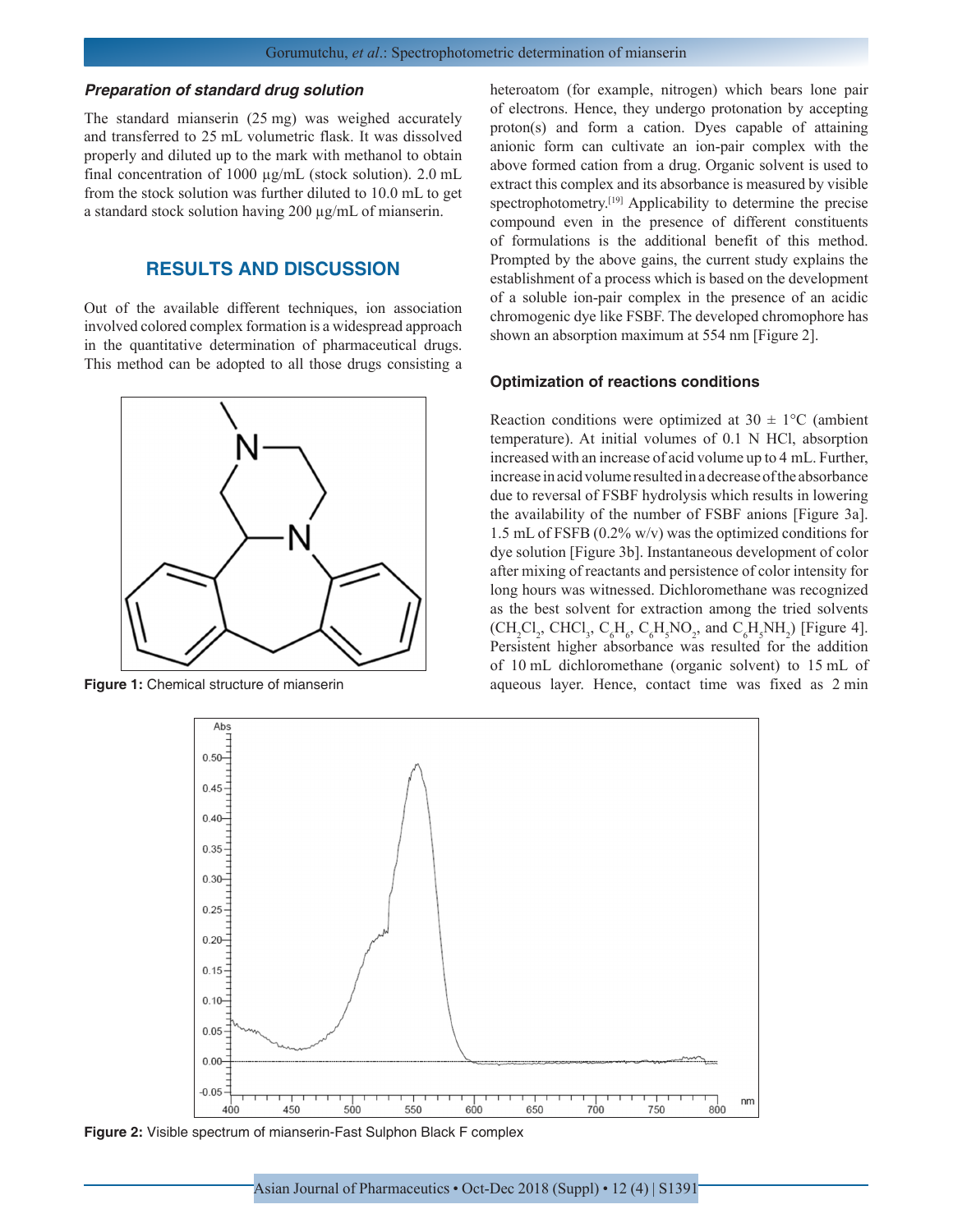

**Figure 3:** Effect of volumes of (a) acid and (b) FSFB solution



**Figure 4:** Effect of extraction solvent

between the optimized volumes of organic and aqueous phases (2:3 v/v). Operative successive addition mode of reagents was mianserin, acid and dye solution. Development of 3:1 ion-pair complex between protonated mianserin and FSBF anion was established from Job's continuation method. [20] Scheme 1 demonstrates the formation of colored ion-pair complex between mianserin cation (MH+) and FSBF–3 anion.

#### **Optimized method procedure**

Appropriate aliquots of the standard solution of mianserin (200 µg/mL) were transferred into an array of separating funnels of 125 mL volume each. Sequential addition of HCl  $(4.0 \text{ mL of } 0.1 \text{ N conc.})$  and FSBF solution  $(1.5 \text{ mL of } 0.3\%)$ concentration) was followed by it. The total volume of aqueous layer was made to 15 mL by the addition of distilled water. After addition of 10 mL of dichloromethane, the contents were shaken for 2 min. Separated the organic layer from aqueous and absorbance values of organic layers was measured.

### **Chromophore formation and chemistry**

The three sulfonic acid groups present in FSBF undergo hydrolysis in aqueous medium to form a tribasic anion.<sup>[21]</sup> Formation of an ion-pair complex with a stoichiometry of 1:1 explains that only one nitrogen of mianserin is protonated out of the available two nitrogen on it. Perhaps, the lone pair of electrons existing on the other nitrogen (of azepine) is engaged in resonance with the neighboring benzene ring. Therefore, lone pair of electrons present on the second nitrogen is not available for protonation. Hence, the second nitrogen is not protonated. Hence, tribasic charged FSBF anion attracts three monoprotonated mianserin cations (formed in acid medium). Electrostatic attraction between these oppositely charged ions helps them to keep together and acts as a single unit. The chemical reactions involved in the formation of colored ionpair complex are shown in Figure 5.

## **Validation of method**

#### *Linearity and range*

Development of color was carried out with mianserin in a concentration range of  $4-14 \mu g$  mL<sup>-1</sup> by adopting the above developed procedure. Thrice measured the absorbance for each concentration of mianserin and their mean value was noted [Table 1]. A linear calibration curve was obtained by plotting mean absorbance values versus concentrations of mianserin [Figure 6]. Linear regression of the data resulted the equation y =  $0.0755x - 0.0147$  with a correlation coefficient >0.9997. Hence, linearity of the proposed analytical method was tested. Table 2 represents key parameters of method development and validation.

### *Accuracy*

The proposed method's accuracy was tested by studying percentage recovery studies and the obtained results were noted in Table 3. To perform this, various quantities of mianserin (range of 50–150%) were supplemented to constant amount of drug to maintain total concentration within linearity range. The obtained recovery percentages are in the range of 98.25–101.40. The proposed method is found to be accurate because SD as well as percentage relative standard deviation (RSD) values are <1%.

#### *Precision*

Both precisions of this method were checked by choosing three different concentrations in the linearity range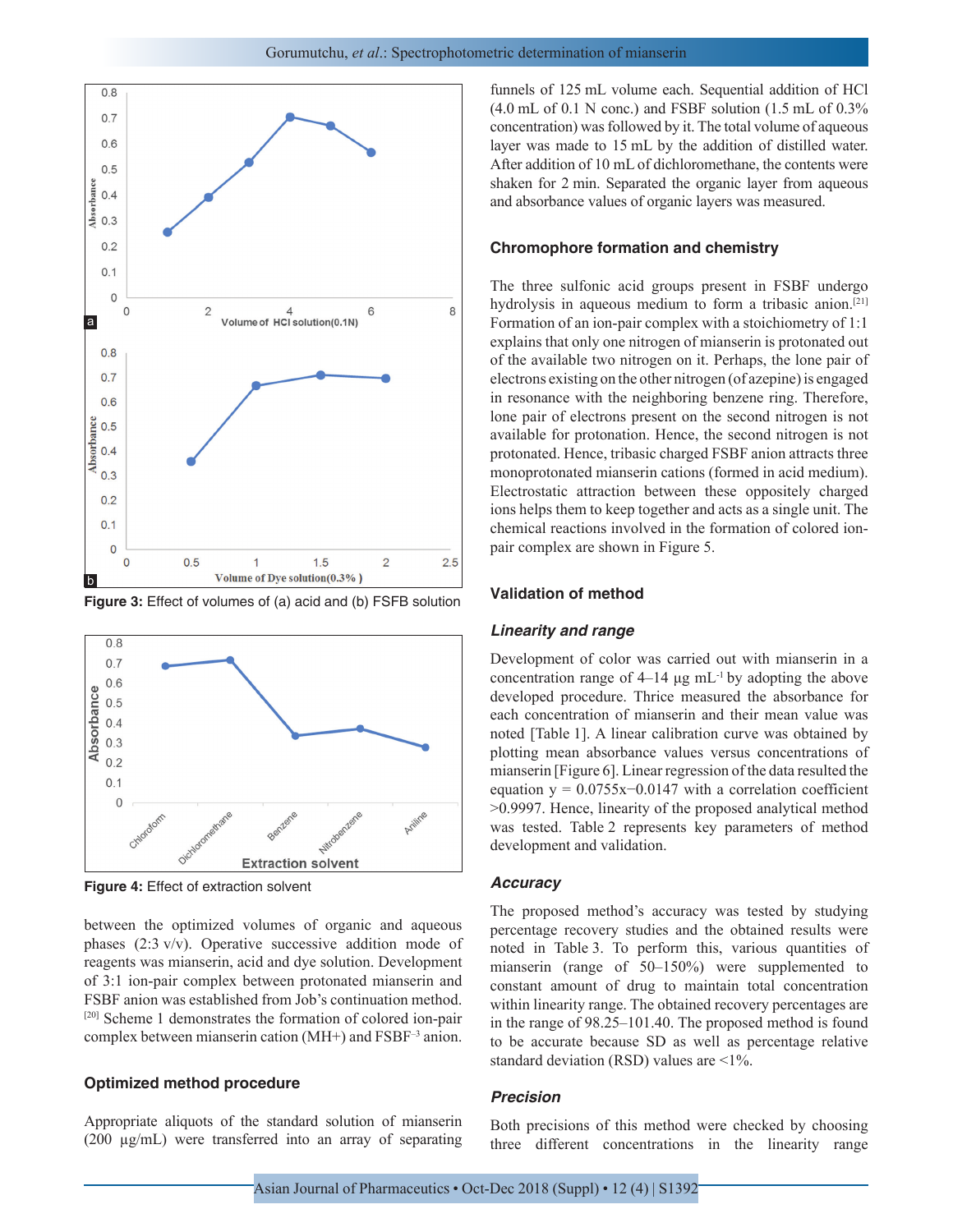Gorumutchu, *et al*.: Spectrophotometric determination of mianserin

$$
3M.H^{+}_{(aq)} + FSBF_{(aq)} \longrightarrow \left[ (M H^{+})_{3} FSBF^{-3} \right]_{(aq)} \longrightarrow \left[ (M H^{+})_{3} FSBF^{-3} \right]_{(org)}
$$
  
lon pair aqueous  
phase before  
extraction  
lon pairs of space after  
extraction

**Scheme 1:** Colored ion-pair complex formation



**Figure 5:** Reaction of mianserin with Fast Sulphon Black F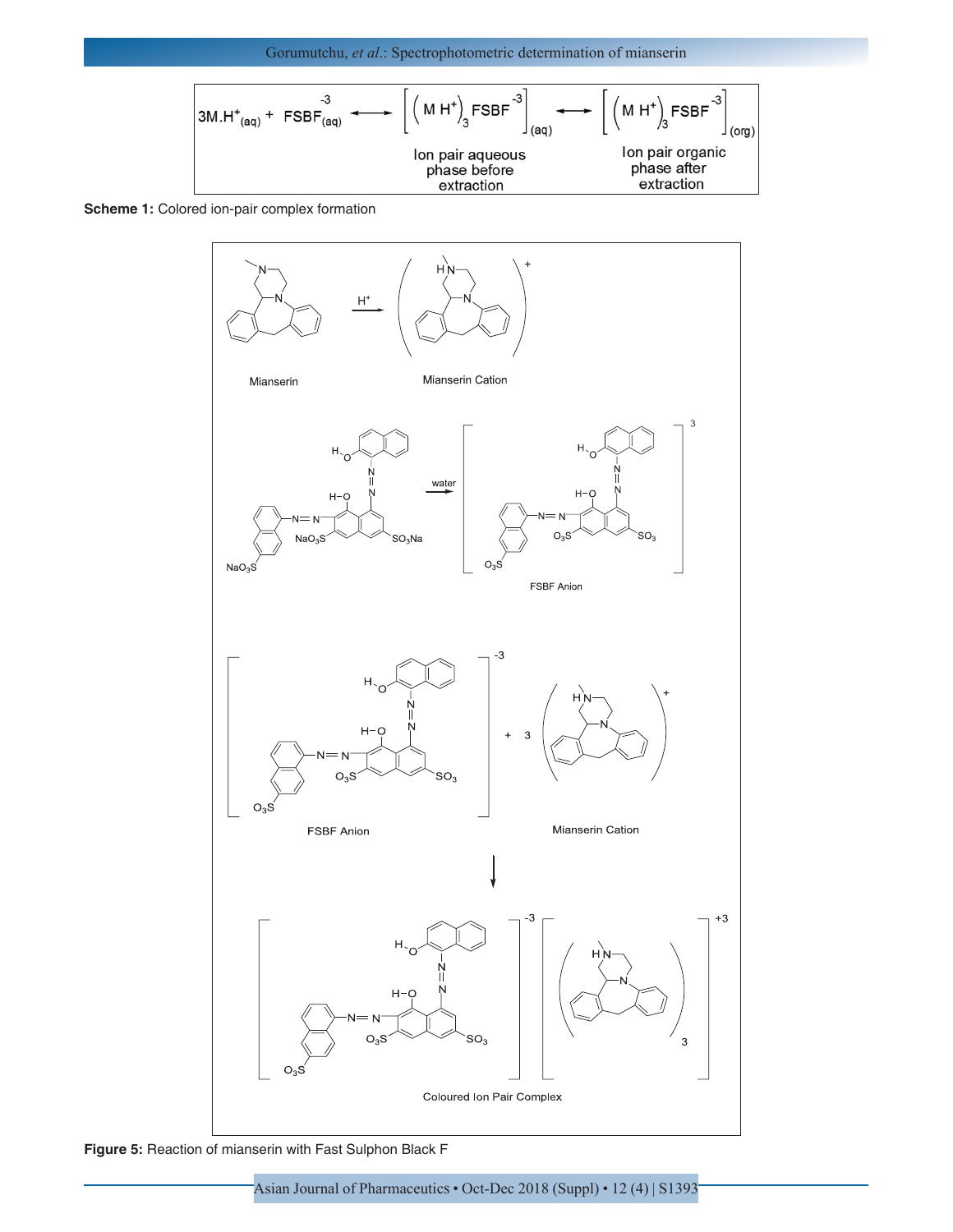(4–24 μg/mL). A sequence of six independent analyses was performed for each concentration on 6 concurrent days [Table 4]. Precision studies of the current method were found to be satisfied because percentage RSD values for interday and intraday were in the range of 1.88–1.97 and 1.57–1.98, respectively.



**Figure 6:** Calibration graph of mianserin

| <b>Table 1: Calibration curve values</b> |             |  |
|------------------------------------------|-------------|--|
| Concentration of mianserin (µg/mL        | Absorbance* |  |
| 4                                        | 0.286       |  |
| 6                                        | 0.439       |  |
| 8                                        | 0.592       |  |
| 10                                       | 0.734       |  |
| 12 <sup>2</sup>                          | 0.898       |  |
| 14                                       | 1.039       |  |

\*Average of three determinations

# **Table 2:** Key parameters of method development and validation

| <b>Observation</b>       |  |  |
|--------------------------|--|--|
|                          |  |  |
| $1.94\times104$ L/mol/cm |  |  |
| 0.0136 µg/cm/A           |  |  |
|                          |  |  |
| 0.0755                   |  |  |
| $-0.0147$                |  |  |
| 0.9997                   |  |  |
|                          |  |  |
| 554 nm                   |  |  |
| $4 - 14 \mu g/mL$        |  |  |
| $0.60 \mu g/mL$          |  |  |
| 1.8 $\mu$ g/mL           |  |  |
| 18 h                     |  |  |
|                          |  |  |

#### *Ruggedness*

Under the optimized conditions, the current proposed method's ruggedness was appraised by carrying out mianserin assay by two different analysts on different days at three different quantities (4, 16, and 24 μg/mL). The obtained results are reproducible as there is no significant difference in the values produced by different analysts [Table 5]. Hence, the ruggedness of this method was confirmed.

### *Quantification and detection limits*

To estimate the present method's sensitivity, limit of detection (LOD) and limit of quantification (LOQ) values were calculated as per the ICH guidelines (2005) using formulae (3.3  $\times$   $\sigma$ /S) and (10  $\times$   $\sigma$ /S), respectively,  $[22,23]$  where S (calibration curve slope) and σ (SD of the response). The resultant obtained values are given below.

 $LOD = 0.60 \mu g/Ml$  and

 $LOQ = 1.8 \mu g/mL$ 

#### **Analysis of pharmaceutical formulations**

Chromophore was generated with the extracts of mianserin tablets (Deipnon®) by following the above developed procedure and measured the absorbance values to determine API quantity in the tablet formulation by considering average weight as basis [Table 6]. The above developed method can be extended successfully to determine the mianserin amount present in of Deipnon, tablet formulation due to excellent recovery values of API. It shows the non-interference of common excipients in this method. Spectrophotometry is the best selected analytical technique in quality control laboratories of developing and underdeveloped countries.<sup>[24-31]</sup> Therefore, the above developed method involving ion-pair formation by mianserin using a chromogen (FSBF) can be extended to determine its quantity in pure and tablet formulations.

## **CONCLUSIONS**

The proposed method comprising FSBF as an ionpair forming agent is simple due to no requirement to maintain intricate reaction conditions (such as elaborate procedure for sample treatment and maintenance of critical optimum pH). Moreover, it is not necessary of using high-end costly instruments. These profits inspire the adaptation of this method in quality control divisions for mianserin routine analysis in tablet formulation as well as bulk drug.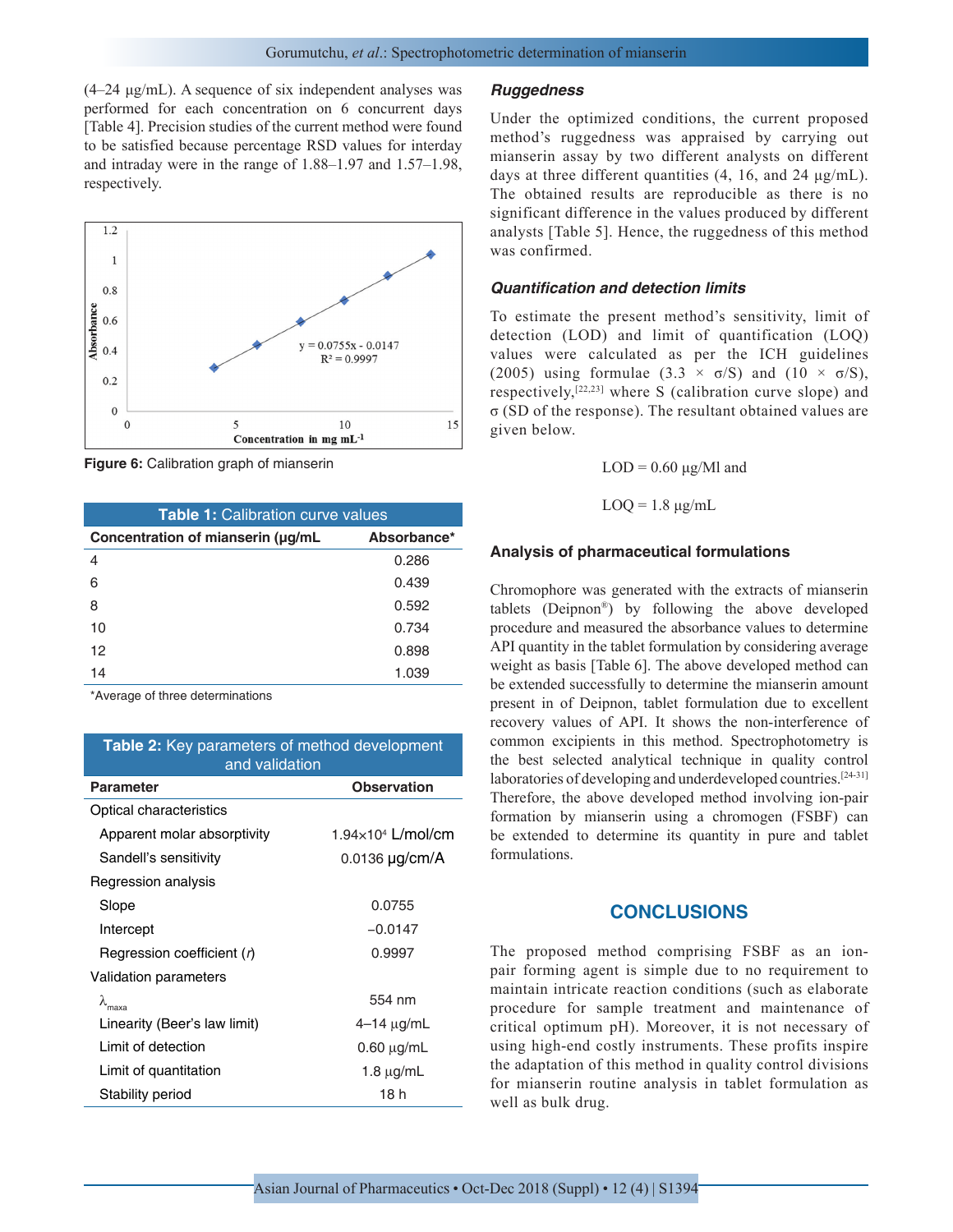#### Gorumutchu, *et al*.: Spectrophotometric determination of mianserin

| Table 3: Recovery of mianserin |                                                 |                               |       |                                                 |
|--------------------------------|-------------------------------------------------|-------------------------------|-------|-------------------------------------------------|
| Level of<br>recovery $(\%)$    | Amount of drug recovered (µg/mL)<br>(practical) | <b>Statistical evaluation</b> |       | % Recovery=Practical×100/<br><b>Theoretical</b> |
| 50                             | 5.97                                            | Mean                          | 5.92  | 99.50                                           |
|                                | 5.87                                            | <b>SD</b>                     | 0.041 | 97.83                                           |
|                                | 5.93                                            | $%$ RSD                       | 0.694 | 98.83                                           |
| 100                            | 7.86                                            | Mean                          | 7.88  | 98.25                                           |
|                                | 7.88                                            | <b>SD</b>                     | 0.020 | 98.50                                           |
|                                | 7.91                                            | $%$ RSD                       | 0.260 | 98.87                                           |
| 150                            | 10.14                                           | Mean                          | 10.05 | 101.40                                          |
|                                | 10.05                                           | <b>SD</b>                     | 0.073 | 100.50                                          |
|                                | 9.96                                            | $%$ RSD                       | 0.731 | 99.60                                           |

Nominal concentration used (a): 4 µg/mL. Amount of drug added (b): 2, 4, and 6 µg/mL, respectively, for 50%, 100%, and 150% recovery levels. Theoretical amount: Total amount of drug (a+b)=6, 8, and 10 µg/mL, respectively, for 50%, 100%, and 150% recovery levels

| <b>Table 4:</b> Intraday and interday precision readings |                                      |         |                          |         |
|----------------------------------------------------------|--------------------------------------|---------|--------------------------|---------|
| Concentration of mianserin (µg/mL)                       | Concentration*                       |         |                          |         |
|                                                          | Intraday Mean $\pm$ SD ( $\mu$ q/mL) | $%$ RSD | Interday Mean±SD (µq/mL) | $%$ RSD |
| $\overline{4}$                                           | $3.956 \pm 0.075$                    | 1.91    | $3.956 \pm 0.062$        | 1.57    |
| 10                                                       | $9.916 \pm 0.196$                    | 1.97    | $9.916 \pm 0.196$        | 1.98    |
| 14                                                       | $13.877 + 0.261$                     | 1.88    | $13.88 \pm 0.261$        | 1.98    |

\* Average of six determinations

| <b>Table 5:</b> Ruggedness data of mianserin                             |                             |         |  |
|--------------------------------------------------------------------------|-----------------------------|---------|--|
| Test concentration of mianserin (µg/mL)<br>Concentration* analyst change |                             |         |  |
|                                                                          | Mean $\pm$ SD ( $\mu$ g/mL) | $%$ RSD |  |
| $\overline{4}$                                                           | $3.969 \pm 0.062$           | 1.56    |  |
| 10                                                                       | $9.916 \pm 0.196$           | 1.98    |  |
| 14                                                                       | 13.890±0.234                | 1.69    |  |

\*Average of six determinations

| Table 6. Estimation of mianserin from its formulation |                     |                    |                  |         |
|-------------------------------------------------------|---------------------|--------------------|------------------|---------|
| <b>Formulation</b>                                    | Labeled amount (mg) | Amount found* (mg) | % Drug recovered | $%$ RSD |
| Deipnon <sup>®</sup>                                  | 30                  | 29.709±0.184       | 99.03            | 0.62    |

\*Average of three determinations

# **REFERENCES**

- 1. Hamadjida A, Nuara SG, Gourdon JC, Huot P. The effect of mianserin on the severity of psychosis and dyskinesia in the parkinsonian marmoset. Prog Neuropsychopharmacol Biol Psychiatry 2018;81:367-71.
- 2. Yang M, Liu S, Hu L, Zhan J, Lei P, Wu M, *et al.* Effects of the antidepressant, mianserin, on early development of fish embryos at low environmentally relevant concentrations. Ecotoxicol Environ Saf 2018;150:144-51.
- 3. Manikowska K, Mikołajczyk M, Mikołajczak PŁ, Bobkiewicz-Kozłowska T. The influence of mianserin on TNF-α, IL-6 and IL-10 serum levels in rats under

chronic mild stress. Pharmacol Rep 2014;66:22-7.

- 4. Üçel Uİ, Can ÖD, Demir Özkay Ü, Öztürk Y. Antihyperalgesic and antiallodynic effects of mianserin on diabetic neuropathic pain: A study on mechanism of action. Eur J Pharmacol 2015;756:92-106.
- 5. Farag RS, Afifi MS, Abd-Rabow MM. Extractive spectrophotometric determination of mianserin hydrochloride by acid-dye complexation method in pure and in pharmaceutical preparations. Int J Pharm Sci Res 2011;2:1197.
- 6. Han IU, Aman T, Kazi AA, Khan ZA. Spectrophotometric determination of mianserin in pure and pharmaceutical preparations. J Chem Soc Pak 2002;24:114-8.
- 7. Devani MB, Pandya SS, Shah SA. Spectrophotometric